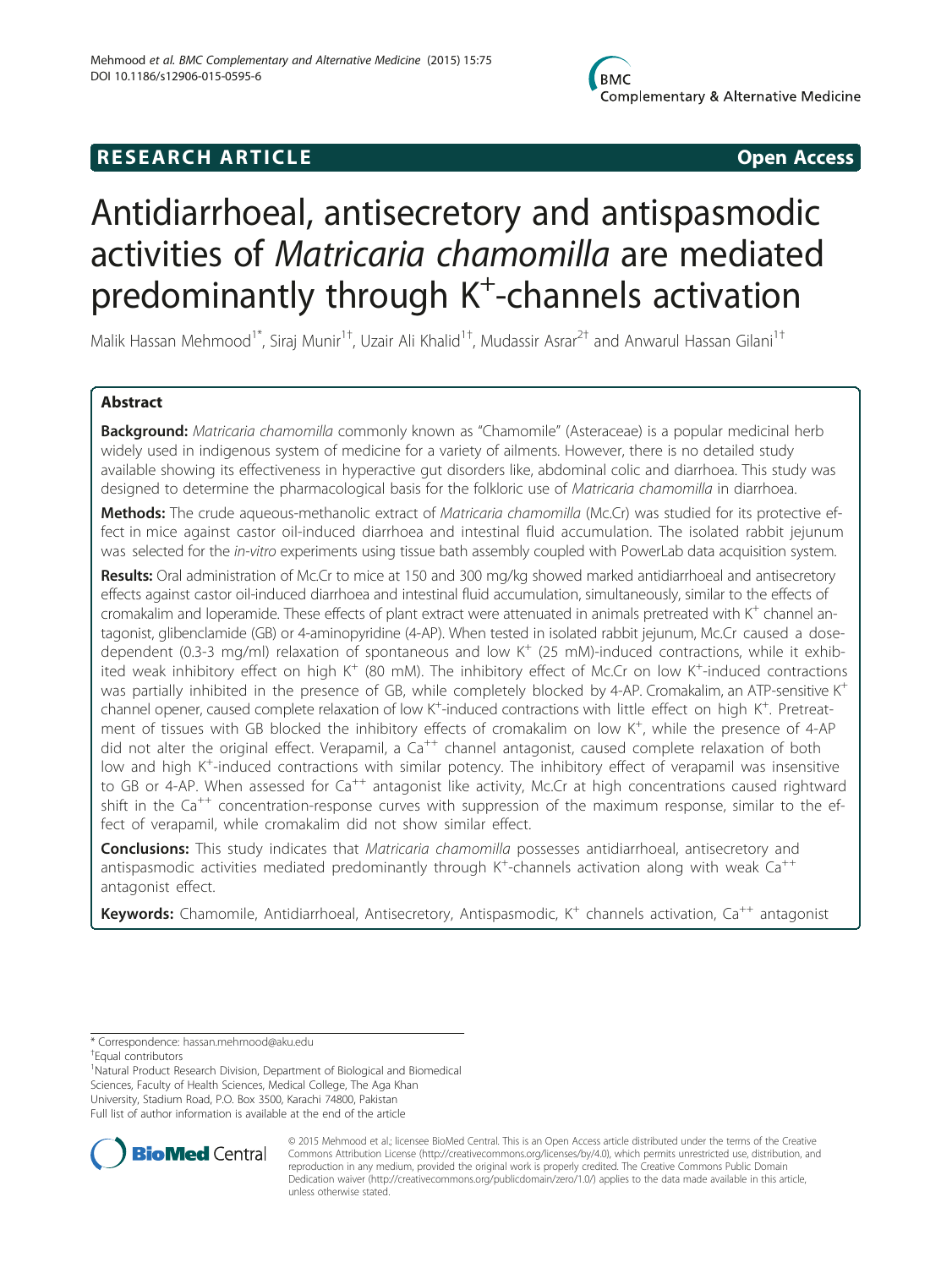## Background

Matricaria chamomilla L. (synonym: Matricaria recutita) commonly known as Chamomile or German Chamomile, belongs to family Asteraceae [[1\]](#page-7-0). Multiple species of Chamomile are spread over Europe, North-west Asia, North America, North Africa and the temperate regions of Asia [[2,3\]](#page-7-0). In Pakistan, it is known as babuna or piunphulli and grows naturally in highlands of Balochistan such as, Hanna valley, Maslakh range, Muslimbagh, Kalat, Nushki, Kharan, Chaman and Ziarat. This plant is widely recognized and is more popular in the western culture for its diverse medicinal uses [\[1,4](#page-7-0)]. Since ancient times and in accordance with the references written by Hippocrates, Galen and Asclepius, its different parts including flowers, roots and oil have been used to treat variety of ailments [\[5](#page-7-0)].

Chamomile as a whole plant has been used traditionally in different forms for the treatment of multiple medical complaints such as, common cold, bronchitis, gastrointestinal spasms, epilepsy, hypertension, neuralgia, toothache, dysmenorrhea, eczema, impetigo, indigestion, colic and diarrhea [[1,4-9\]](#page-7-0). Its flowers are also used as carminative and antipyretic, while its oil has been used in rheumatism, flatulence and colic [[10](#page-7-0)]. In addition, this plant had a very long history of its medicinal use in ancient Egypt, Greece and Rome [\[11\]](#page-7-0). Chamomile is also one of the effective ingredients of several traditional formulations in the Unani and Homeopathy systems of medicine [[11-15\]](#page-7-0).

Phytochemical studies revealed the presence of alphabisabolol, cis-spiroethers sesquiterpenes (anthecotulid), cadinene, farnesene, furfural, spathulenol, and proazulene (matricarin and matricin) as plant constituents [[5,16](#page-7-0)]. In addition, Chamomile has also been found to possess around 8% of flavone glycosides (apigenin 7-glycoside and its 6'-acetylated derivative) and flavonols (luteolin glucosides, quercetin glycosides, and isohamnetin); 10% of mucilage polysaccharides; 0.3% of choline and 0.1% of coumarins (umbelliferone and its methyl ether, herniarin). The presence of tannin in chamomile has also been detected less than 1% [\[17-19](#page-7-0)].

Pharmacological investigations showed that Matricaria chamomilla possesses antiinflammatory [\[20](#page-7-0)], antispasmodic [\[21,22](#page-8-0)], antibacterial [[23\]](#page-8-0), digestive [[24\]](#page-8-0), antioxidant and antidiabetic [[25,26\]](#page-8-0) activities. However, there is little evidence available to its medicinal use in diarrhoea. This study has been planned to explore the scientific basis for the medicinal use of Matricaria chamomilla in hyperactive gut disorders, like diarrhoea and abdominal spasms using different in vivo and in vitro assays.

## Methods

## Plant material and extraction

The aerial parts of Matricaria chamomillla L. collected and identified by Dr. Mudassir Asrar (University of Balochistan, Quetta, Pakistan). A voucher specimen # BGUOB-187

was deposited in the herbarium of Department Botany, University of Balochistan. The dried plant material weighing 400 g was used for extraction and soaked in 70% methanol for three days, with occasional shaking. The soaked material was filtered through a muslin cloth and then through a Whatman qualitative grade 1 filter paper. This procedure was repeated three times and the combined filtrate was evaporated using rotary evaporator to get the final aqueous-methanolic extract of Matricaria chamomillla (Mc. Cr), yielding 15% w/w [\[27\]](#page-8-0).

#### Drugs and animals

Potassium chloride, verapamil hydrochloride, loperamide and 4-aminopyridine were purchased from Sigma Chemicals Co, St Louis, MO, USA. Cromakalim and glibenclamide were purchased from Tocris, Ellisville, MO and RBI Chemicals Co, Natick, MA, USA respectively. Castor oil was purchased from Karachi chemical industries (Pvt.) Ltd. F/25 S. I. T. E., Karachi (Pakistan). All chemicals used were of the analytical grade available and solubilized in distill water/saline except cromakalim and glibenclamide, which were dissolved in 10% DMSO to prepare stock solutions. The vehicle used for solubilization was found inert on isolated tissue preparations in control experiments. Stock solutions of all chemicals were made fresh in normal saline on the day of the experiment.

BALB/c mice (weighing 20–25 g) and locally bred rabbits (weighing 1–1.5 kg) of both genders, were housed at the Animal House of Aga Khan University under controlled environmental conditions (23–25°C). The animals were fasted for 12–16 h before the experiment, whereas they were given tap water and standard diet routinely. Experiments were performed with the rulings of the Institute of Laboratory Animal Resources, Commission on Life Sciences, National Research Council [\[28\]](#page-8-0) and also in accordance with Institutional guidelines. The study protocol (016-ECACU-BBS-13) was approved by the Ethics Committee for Animal Care and Use (ECACU) of the Aga Khan University.

## In-vivo assays

## Antidiarrhoeal activity

Mice  $(20-25 \text{ g}, \text{ n} = 78)$  of either gender were fasted for 12–16 h before the experiment. The animals were housed in individual cages and divided into 13 groups, each containing six animals. The first group received saline along with solubilizing vehicle (10 ml/kg) orally (p.o.), acted as negative control. The group 2 and 3 received cromakalim (10 mg/kg, p.o.) and loperamide (10 mg/kg, p.o.), respectively, serving as the positive controls. The group 4 and 5 received different doses (150 and 300 mg/kg, p.o.) of Mc. Cr. Of the remaining eight groups, the group 6, 8, 10 and 12 were pretreated with glibenclamide (GB, 3 mg/kg, i.p.) and the group 7, 9, 11 and 13 were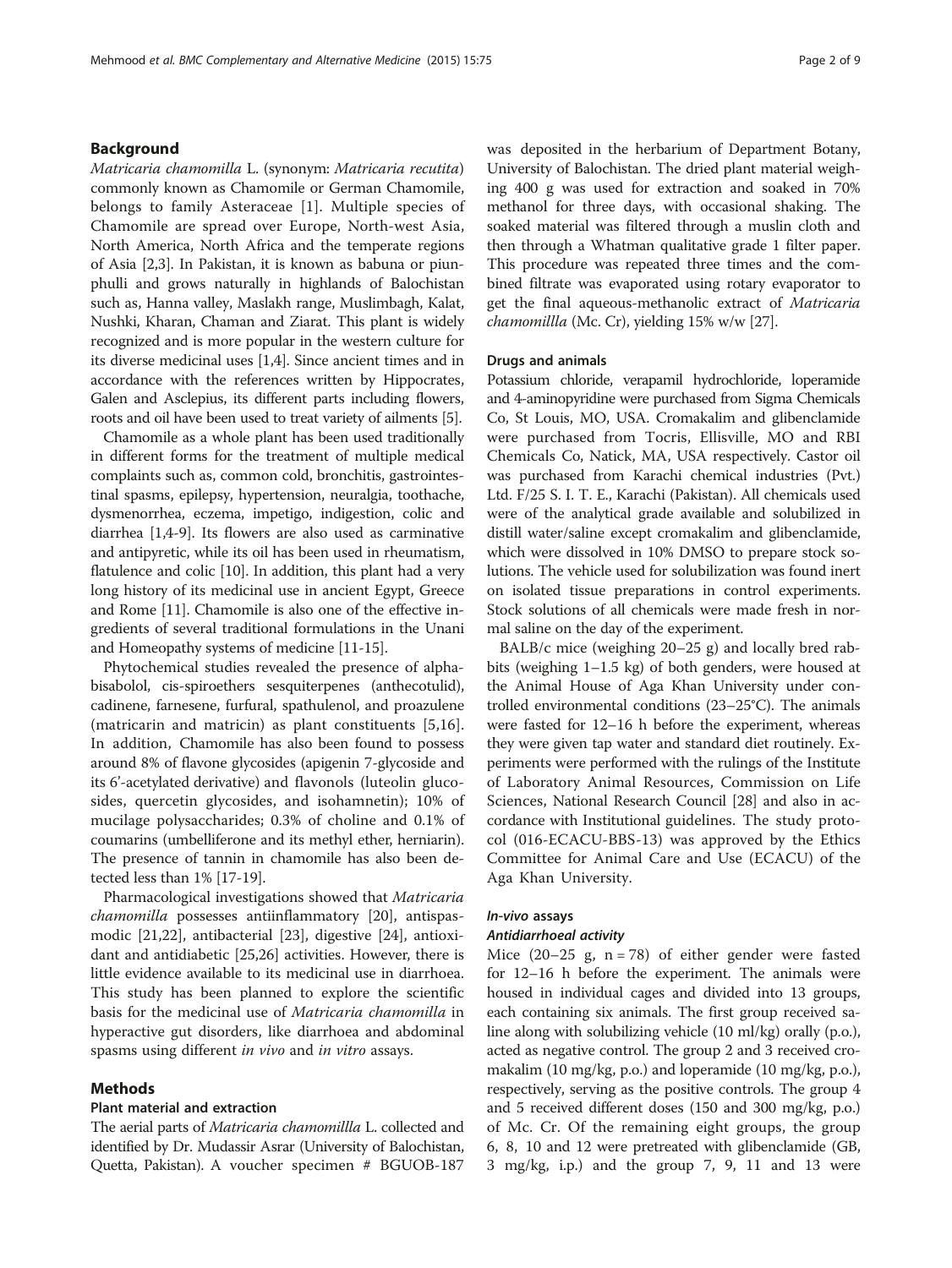administered 4-aminopyridine (4-AP, 5 mg/kg, i.p.) 30 min before re-administration of cromakalim, loperamide or Mc. Cr. After 1 h of respective treatments, each animal received 10 ml/kg castor oil orally through a feeding needle. After 5 h, the mouse cages were individually inspected for mean defecation per group, mean number of wet feces and mean number of dry feces. The percentage protection in each group was calculated as, (mean number of dry feces/mean defecation)  $\times$  100 [\[29\]](#page-8-0).

## Intestinal fluid accumulation

By following previously described method with slight modification [\[30\]](#page-8-0), 12–16 h fasted mice (weighing 20–25 g,  $n = 84$ ) of either gender were housed in cages in fourteen equally divided groups  $(n = 6)$ . The first two groups received saline in a solubilizing vehicle (10 ml/kg, p.o.) and acted as negative controls. The animals in group 3 and 4 were administered cromakalim (10 mg/kg) and loperamide (10 mg/kg) intraperitoneally (i.p.), respectively, using a detachable U-100 insulin syringe with a 25  $G \times 1$ "  $(0.50 \times 25 \text{ mm})$  needle, as the positive controls. The group 5 and 6 were treated with increasing doses of the plant extract (150 and 300 mg/kg, p.o.). The group 7, 9, 11 and 13 were pretreated with glibenclamide (GB, 3 mg/kg, i.p.), while the group 8, 10, 12 and 14 were pretreated 4-aminopyridine (4-AP, 5 mg/kg, i.p.) 30 min before re-administration of cromakalim, loperamide or Mc. Cr. After 1 h of the respective treatments, each animal received castor oil (10 ml/kg. p.o.), except the animals in group one. All the animals were sacrificed 30 min later by cervical dislocation and the intestine was dissected out carefully, not allowing any intestinal fluid to leak out, and weighed. The results were expressed as  $(Pi/Pm) \times 1000$ whereas,  $Pi$  is the weight of the intestine and  $Pm$  is the weight (in g) of the animal.

## Acute toxicity test

A total of 40 Balb/c mice (20–25 g) of either sex were equally divided into four groups. The test was performed using increasing doses of the crude extract of the Matri*caria chamomillla*  $(1, 3 \text{ and } 5 \text{ g/kg})$  given orally in 10 ml/kg control vehicle to different animals serving as the test groups. Another group of mice was administered control vehicle (10 ml/kg) orally as the negative control. The animals were allowed food and water *ad libitum* and kept under regular observation for 6 h to observe their piloerection, changes in exploratory behavior and blindness, while lethality was monitored up to 24 h.

#### In-vitro experiments

## Antispasmodic activity

The spasmolytic activity of the test material was studied by using isolated rabbit jejunum preparations [\[31\]](#page-8-0). Respective segments of 2 cm in length were suspended individually in 10 ml tissue baths containing Tyrode's solution, aerated with a mixture of 95% oxygen and 5% carbon dioxide (carbogen) and maintained at 37°C using thermo-circulator. The composition of the Tyrode's solution in mM was: KCl 2.68, NaCl 136.9,  $MgCl<sub>2</sub>$  1.05, NaHCO<sub>3</sub> 11.90, NaH<sub>2</sub>PO<sub>4</sub> 0.42, CaCl<sub>2</sub> 1.8 and glucose 5.55 (pH 7.4). Intestinal responses were recorded isotonically using Bioscience Transducers coupled with PowerLab data acquisition system (ADInstruments, Sydney, Australia). Each tissue was allowed to equilibrate for at least 30 min before the addition of any drug and then stabilized with a sub-maximal concentration of acetylcholine (ACh, 0.3 μM) and the bath fluid was subsequently replaced with normal Tyrode's solution before starting the experiment.

The myorelaxant effect of the plant extract was assessed on spontaneously contracting isolated rabbit jejunum. For elucidation of the possible mechanism of spasmolytic effect, low  $K^+$  (25 mM) and high  $K^+$  (80 mM) were used to depolarize the isolated tissues which in turn produced sustained contractions, which are considered useful for determining the different inhibitory mechanisms like,  $K^+$ channel activation  $[32]$  $[32]$  and  $Ca^{++}$ channel blockade [[33\]](#page-8-0), respectively. The test material was then added in a cumulative fashion to obtain concentration-dependent inhibitory responses. The relaxation of isolated tissue preparations was expressed as percent of the control response mediated by added low or high K<sup>+</sup>-induced concentrations.

To know the nature of  $K^+$  channels involved in the inhibitory effect of the test material, the spasmolytic effect of the test material was studied on low K<sup>+</sup>-induced contractions in the absence and presence of glibenclamide (GB), an ATP-dependent K<sup>+</sup>-channel blocker [\[34](#page-8-0)] or 4aminopyridine (4-AP), a voltage-dependent  $K^+$  channel blocker [[35\]](#page-8-0).

To confirm the presence of  $Ca^{++}$  antagonist like activity in the test material, the tissue were allowed to stabilize in normal Tyrode's solution, which was then replaced with Ca++-free Tyrode's solution containing EDTA (0.1 mM) for 30 min in order to chelate  $Ca^{++}$  from the environment and the tissues [[36\]](#page-8-0). This solution was further replaced with K<sup>+</sup>-rich and Ca<sup>++</sup>-free Tyrode's solution with following constitution (mM): KCl 50, NaCl 91.04,  $MgCl<sub>2</sub>$  1.05, NaHCO<sub>3</sub> 11.90, NaH<sub>2</sub>PO<sub>4</sub> 0.42, glucose 5.55 and EDTA 0.1. After an incubation period of 30 min in normal Tyrode's solution, the concentration-response curves (CRCs) of Ca++ were constructed. When the control CRCs of  $Ca^{++}$  were found super imposable (usually after two cycles), then the tissue was pre-incubated with test substance for 60 min to confirm the possible  $Ca^{++}$  antagonist like activity [\[37](#page-8-0)]. In the presence of different concentrations of the test material, the CRCs of  $Ca^{++}$  were reconstructed. Non-parallel rightward shift with suppression of the maximum response of  $Ca^{++}$  in the presence of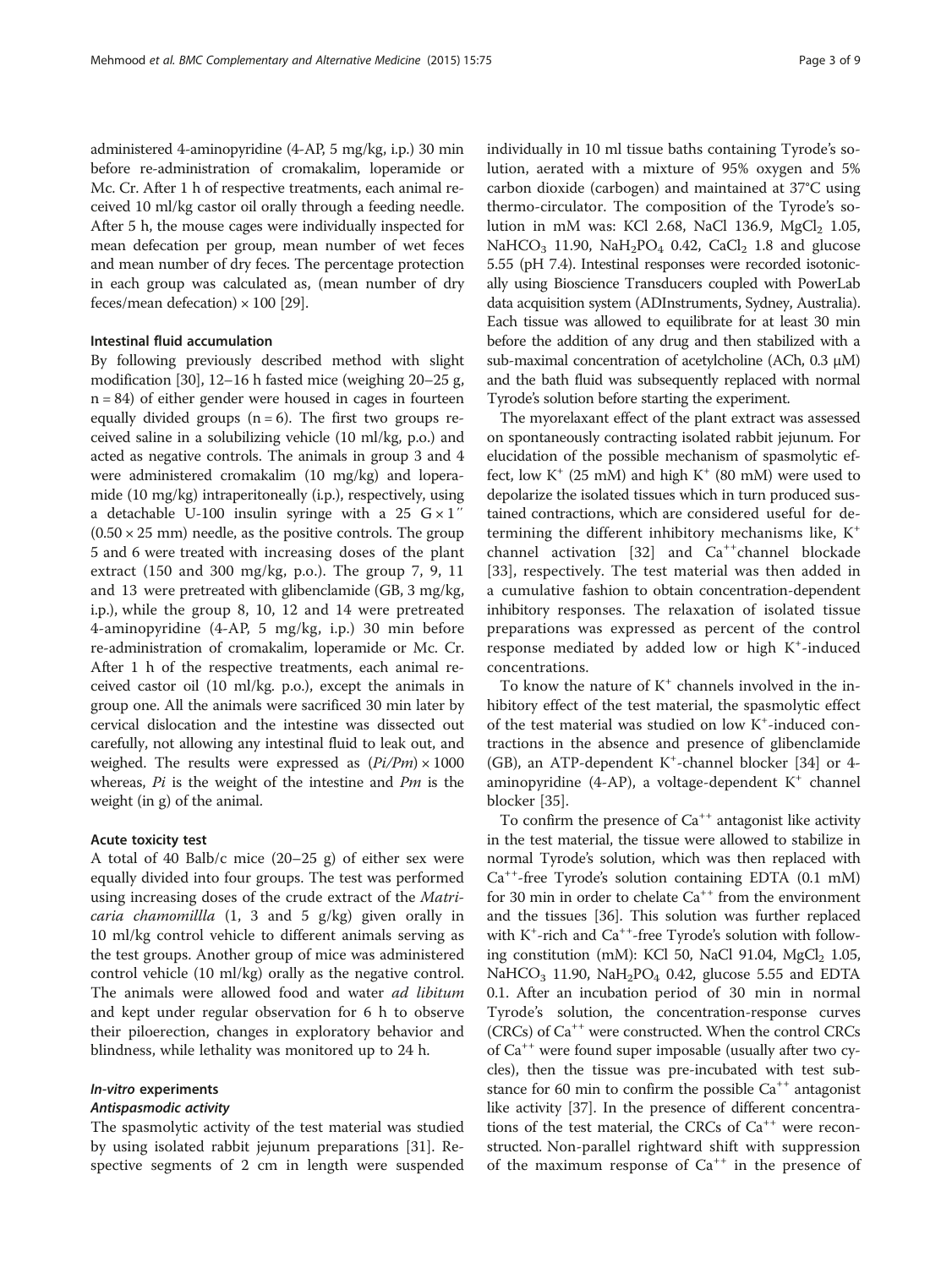test substance indicates  $Ca^{++}$  antagonist-like antispasmodic activity.

## Statistical analysis

All the data expressed are mean ± standard error of mean  $(s.e.m., n = number of experiments)$  and the median effective concentrations ( $EC_{50}$  values) with 95% confidence intervals (CI). The concentration-response curves were analyzed by non-linear regression (Graph-PAD program, Graph-PAD, San Diego, CA, USA). Unpaired t-test or One-way ANOVA followed by Dunnett's test was used for antidiarrhoeal and intestinal fluid accumulation assays. Probability of less than 0.05 was considered significantly different.

## Results

## Effect of Matricaria chamomillla on castor oil-induced diarrhoea in mice

Oral administration of Matricaria chamomillla exhibited dose-dependent inhibitory effect against castor oil-induced diarrhoea in mice by producing 41.4 and 61.9% protection at the respective doses of 150 and 300 mg/kg. The positive controls of cromakalim and loperamide caused 65.2 and 77.2% protection, respectively, while saline treated group showed only 12.4% protection. When the effect of Mc. Cr was restudied in mice pretreated with GB or 4-AP, it was attenuated to 34.1 and 22.5% vs. 41.4% (effect of Mc. Cr without antagonist), respectively, at 150 mg/kg, and decreased to 44.9 and 29.8% vs. 61.9% at 300 mg/kg. Similarly, the effect of cromakalim was significantly reduced to 25.6% vs. 65.2% when reproduced in the presence of GB, while remained devoid of any significant change in the presence of 4-AP. Loperamide did not show sensitivity to GB or 4-AP (Table 1).

Further to assess its inhibitory effect on intestinal secretions, Mc. Cr was studied on castor oil-induced intestinal fluid accumulation in mice.

## Effect of Matricaria chamomillla on castor oil-induced intestinal fluid accumulation in mice

In enteropooling assay, castor oil administration caused a substantial increase  $(p < 0.001)$  of fluid accumulation in mice with  $(Pi/Pm) \times 1,000$  value of  $150 \pm 8.0$  when compared with saline administered group  $(105 \pm 4.5)$ . The administration of Mc. Cr to mice produced a significant ( $p < 0.001$ ) reduction in castor oil-induced fluid accumulation at 150 and 300 mg/kg with respective  $\left(\frac{pi}{Pm}\right) \times$ 1,000 values of  $96 \pm 4.6$  and  $90 \pm 1.2$ , similar to the effects cromakalim  $(84 \pm 2.7)$  and loperamide  $(75 \pm 3.2)$  at the doses of 10 mg/kg, respectively. When the inhibitory potential of Mc. Cr on castor oil-induced fluid accumulation was restudied in mice pretreated with GB or 4-AP, it was attenuated with resultant values of  $105 \pm 2.4$  and  $112 \pm 4.9$ vs.  $96 \pm 4.6$  (effect of Mc. Cr without antagonist), respectively at 150 mg/kg, and also decreased with respective values of  $108 \pm 1.5$  and  $119 \pm 1.2$  vs.  $90 \pm 1.2$  at 300 mg/kg. Similarly, the effect of cromakalim was significantly reduced in the presence of GB with resultant value of  $135 \pm$ 

Table 1 Antidiarrhoeal effect of the crude extract of Matricaria chamomilla (Mc.Cr) against castor oil (10 mL/kg)-induced diarrhoea in mice without and with pre-administration of 3 mg/kg glibenclamide (GB) or 5 mg/kg 4-aminopyridine (4-AP)

| Group no.                                                    | <b>Treatment</b>                 | Dose (mg/kg) | Mean defecation/group           | Mean no. of wet<br>feces/group    | Mean no. of dry<br>feces/group  | % Protection |
|--------------------------------------------------------------|----------------------------------|--------------|---------------------------------|-----------------------------------|---------------------------------|--------------|
|                                                              | Castor oil (10 mL/kg) + Saline   | 10           | $8.92 \pm 1.24$                 | $7.81 \pm 2.11$                   | $1.11 \pm 0.21$                 | 12.4%        |
| 2                                                            | Castor oil + Cromakalim          | 10           | $6.67 \pm 0.90$ <sup>#</sup>    | $2.32 \pm 0.40$ ###               | $4.35 \pm 1.70^{\#}$            | 65.2%        |
| 3                                                            | Castor oil + Loperamide          | 10           | $4.70 \pm 0.90$ ###             | $1.07 \pm 0.30$ ###               | $3.63 \pm 0.90$ <sup>#</sup>    | 77.2%        |
| $\overline{4}$                                               | Castor oil + Mc.Cr (p.o)         | 150          | $5.47 \pm 1.37***$              | $3.20 \pm 0.50$ **                | $2.27 \pm 0.58$ *               | 41.4%        |
| 5                                                            | Castor oil + Mc.Cr (p.o.)        | 300          | $4.20 \pm 0.29***$              | $1.61 \pm 0.92***$                | $2.59 \pm 0.33*$                | 61.7%        |
| Effect of different treatments in the presence of GB or 4-AP |                                  |              |                                 |                                   |                                 |              |
| 6                                                            | Castor oil + $GB + Cromakalim$   | $3 + 10$     | 7.40 $\pm$ 0.95 <sup>\$</sup>   | $5.50 \pm 0.70$ <sup>\$\$\$</sup> | $1.90 \pm 0.85$ <sup>\$\$</sup> | 25.6%        |
| 7                                                            | Castor oil $+4-AP + C$ romakalim | $5 + 10$     | $6.70 \pm 0.50$                 | $2.80 \pm 0.75$                   | $3.90 + 0.35^{5}$               | 58.2%        |
| 8                                                            | Castor oil $+$ GB $+$ Loperamide | $3 + 10$     | $4.90 \pm 0.39$                 | $1.40 \pm 0.50$                   | $3.50 \pm 0.90$                 | 71.4%        |
| 9                                                            | Castor oil $+4-AP + Loperamide$  | $5 + 10$     | $5 \pm 1.73$                    | $1.31 \pm 0.90$                   | $3.69 \pm 0.45$                 | 73.8%        |
| 10                                                           | Castor oil $+$ GB $+$ Mc.Cr      | $3 + 150$    | $5.83 \pm 0.50$                 | $3.84 \pm 0.37^5$                 | $1.99 \pm 0.36$                 | 34.1%        |
| 11                                                           | Castor oil $+4-AP + Mc.Cr$       | $5 + 150$    | $6.11 \pm 0.49^5$               | $4.73 \pm 0.31$ <sup>\$\$</sup>   | $1.38 \pm 0.41^5$               | 22.5%        |
| 12                                                           | Castor oil + $GB + Mc.Cr$        | $3 + 300$    | $5.56 \pm 0.50^5$               | $3.06 \pm 0.57$ <sup>\$\$</sup>   | $2.50 \pm 0.62$                 | 44.9%        |
| 13                                                           | Castor oil $+4-AP + Mc.Cr$       | $5 + 300$    | 5.80 $\pm$ 0.46 <sup>\$\$</sup> | $4.07 \pm 0.57$ <sup>\$\$\$</sup> | $1.73 + 0.70^5$                 | 29.8%        |

p.o. (per oral), Values shown are mean ± S.E.M. of 6 determinations.

 $^{\#}$ p <0.05 and  $^{\# \# \#}$ p <0.001 show a comparison of group #2 and 3 with group #1.

 $*_\mathsf{p}$  <0.05,  $*_\mathsf{p}$  <0.01 and  $_{**\mathsf{p}}$  <0.001show a comparison of group # 4 and 5 with group #1.

 $^{\$}$ p <0.05,  $^{\$}$ s $^{\$}$ p <0.01 and  $^{\$}$ ss $^{\$}$ p <0.001 show a comparison of group # 6–13 with their respective treatments without GB or 4-AP (One-way ANOVA followed by Dunnet's test).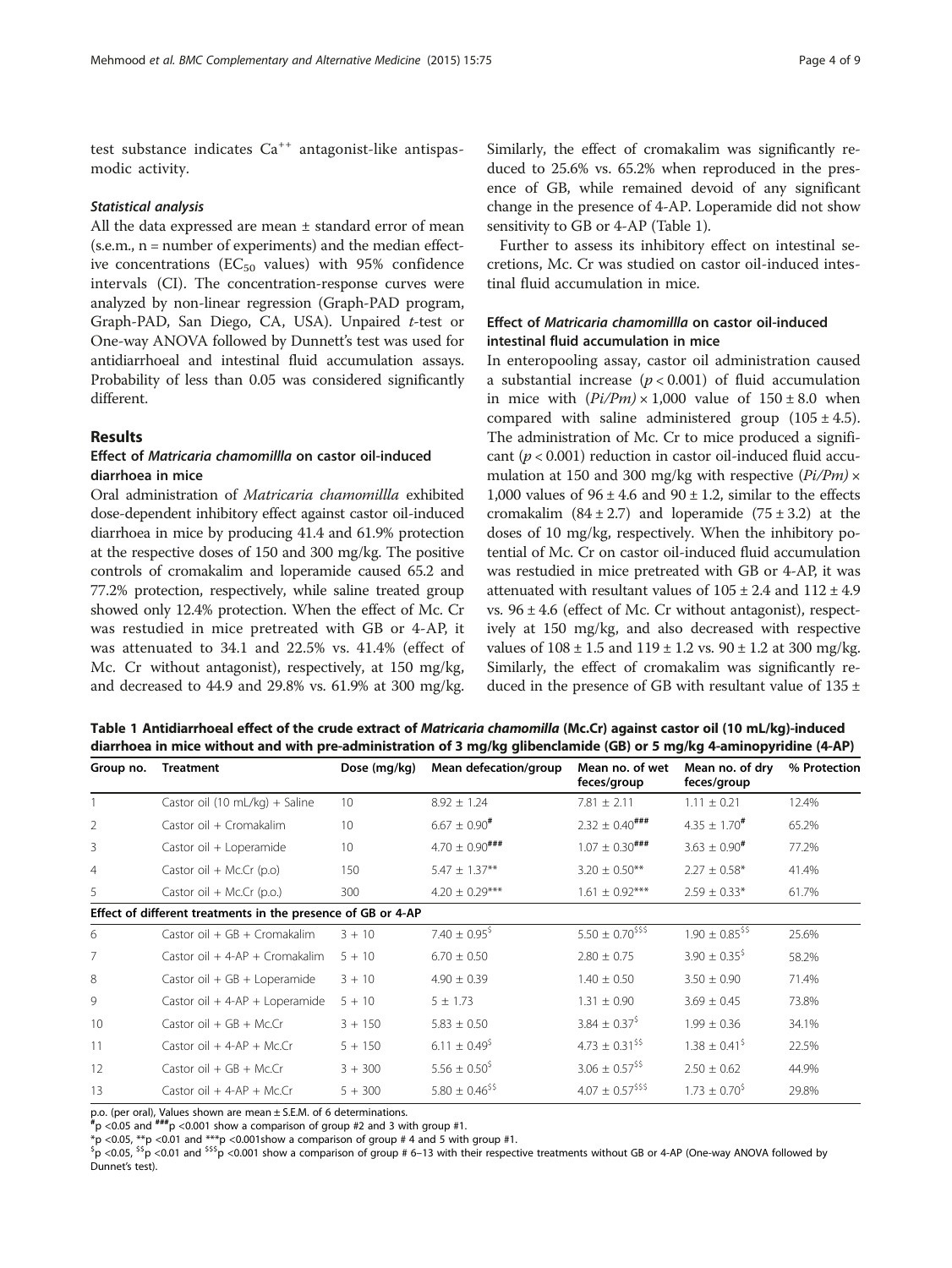1.8 vs.  $84 \pm 2.7$ , while it remained unaltered in the presence of 4-AP. However, loperamide did not show sensitivity to GB or 4-AP (Figure 1). All  $(Pi/Pm) \times 1,000$  values are expressed as mean  $\pm$  s.e.m. (*n* = 6).

### Acute toxicity test

The plant extract was well tolerated by the animals up to the tested oral dose of as high as 5 g/kg. No sign of acute toxicity like restlessness, seizures and piloerection



was noticed over the period of observation (6 h) and there was no death recorded up to 24 h.

In order to investigate the presence of gut relaxant constitutes in Mc. Cr, which might be mediating its antidiarrhoeal and antisecretory activities, isolated rabbit jejunum was selected for further studies.

## Effect of Matricaria chamomillla on Rabbit Jejunum

The plant extract inhibited potently the spontaneous and low  $K^+$ -induced contractions with respective  $EC_{50}$  values of 0.89 mg/ml (0.63-1.19, 95% CI,  $n = 5$ ) and 0.77 mg/ml  $(0.59-0.97, n = 7)$  compared to its effect  $(2.80 \text{ mg/ml } (1.79-$ 3.21,  $n = 6$ ) on high K<sup>+</sup>-induced contractions as shown in Figure 2. When its effect on low K<sup>+</sup>-induced contractions was restudied in the presence glibenclamide (GB), it was significantly inhibited with resultant  $EC_{50}$  value of 3.09 mg/ml  $(2.21-3.76, n = 4)$  vs. 0.77 mg/ml  $(0.59-0.97,$  $n = 7$ ). In the presence 4-aminopyridine (4-AP), the relaxant effect of Mc. Cr was almost blocked with remaining maximum relaxation of only  $29.73 \pm 12.70\%$  vs. 100%  $(n = 4-5)$  at the highest tested concentration of 10 mg/ml (Figure [3](#page-5-0)A).

Cromakalim also caused complete relaxation of low K<sup>+</sup> with an EC<sub>50</sub> value of 0.92  $\mu$ M (0.56-1.34, n = 5), while it had negligible effect on high K<sup>+</sup>-induced contractions, producing only  $27.19 \pm 7\%$  (n = 4) relaxation at the highest tested concentration of 10 μM. When its effect on low K<sup>+</sup>-induced contractions was studied in tissues pretreated with GB, it was significantly inhibited with remaining maximum relaxation of only 20.66 ± 4.29% vs.

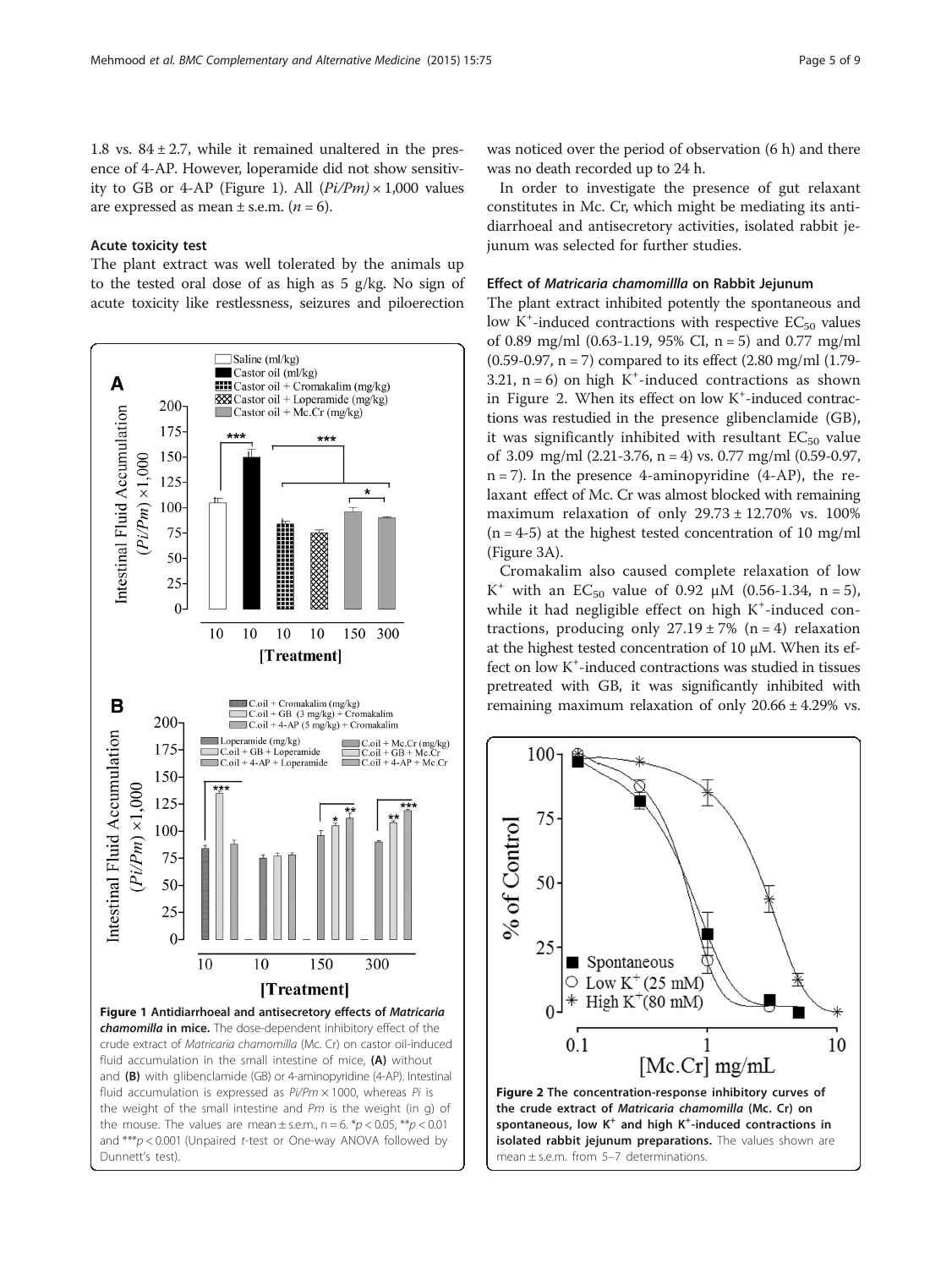100% (without GB) at the highest tested concentration (10  $\mu$ M). However, there was no significant change in the relaxant effect of cromakalim  $[(1.10 \mu M (0.68-1.89, n = 5)]$ vs. 0.92 μM (0.56-1.34, n = 4)] when reproduced in the presence of 4-AP, as shown in Figure 3B. Verapamil caused relaxation of high  $K^+$  and low  $K^+$ -induced contractions at similar concentrations with respective  $EC_{50}$ values of 0.19 μM (0.12-0.28, n = 6) and 0.27 μM (0.20-0.37,  $n = 5$ ). However, the relaxant effect of verapamil on low K<sup>+</sup>-induced contractions was found insensitive to GB and 4-AP (Figure 3C).

The inhibitory effect of the plant extract was studied on high K<sup>+</sup>-induced contractions, to confirm if it exhibits  $Ca^{++}$  channel blockade-like activity at high doses. Interestingly the plant extract caused a rightward shift in the concentration response curves (CRCs) of  $Ca^{++}$  with the suppression of the maximum response at 1 and 3 mg/ml, respectively (Figure [4A](#page-6-0)). A positive control, verapamil also produced a rightward shift in the CRCs of  $Ca^{++}$ and showed marked attenuation in the maximum response of  $Ca^{++}$  at applied concentrations of 0.03 and 0.1  $\mu$ M (Figure [4B](#page-6-0)). Cromakalim was devoid of any effect in the CRCs of  $Ca^{++}$  (Figure [4](#page-6-0)C) as expected.

## **Discussion**

To validate the medicinal use of the crude extract of Matricaria chamomilla in hyperactive gut disorders, like diarrhoea and abdominal colic [[1,6\]](#page-7-0), this study was designed to determine the antidiarrhoeal, antisecretory and antispasmodic activities of the plant extract using the invivo and in-vitro assays. To study the insight into mechanisms isolated rabbit jejunum preparations were used.

In castor oil-induced diarrhoea and intestinal fluid accumulation models, Mc. Cr showed antidiarrhoeal and antisecretory activities at 150 and 300 mg/kg, similar to the effects of cromakalim [\[38\]](#page-8-0) and loperamide [[39](#page-8-0)], which are known for their spasmolytic, antidiarrhoeal and antisecretory activities. Castor oil is known to cause increased intestinal fluid contents and promotes diarrhoea indirectly through the effect of its active constituent, ricinoleic acid formed by the hydrolysis of oil [\[40](#page-8-0)], which changes the electrolytes and water transport [\[41\]](#page-8-0) and generates massive contractions in transverse and distal colon [[42](#page-8-0)]. The observed antidiarrhoeal and antisecretory effects of the plant extract appear to be mediated partly through the involvement of potassium channels activation which was evident by partial attenuation of these effects when

<span id="page-5-0"></span>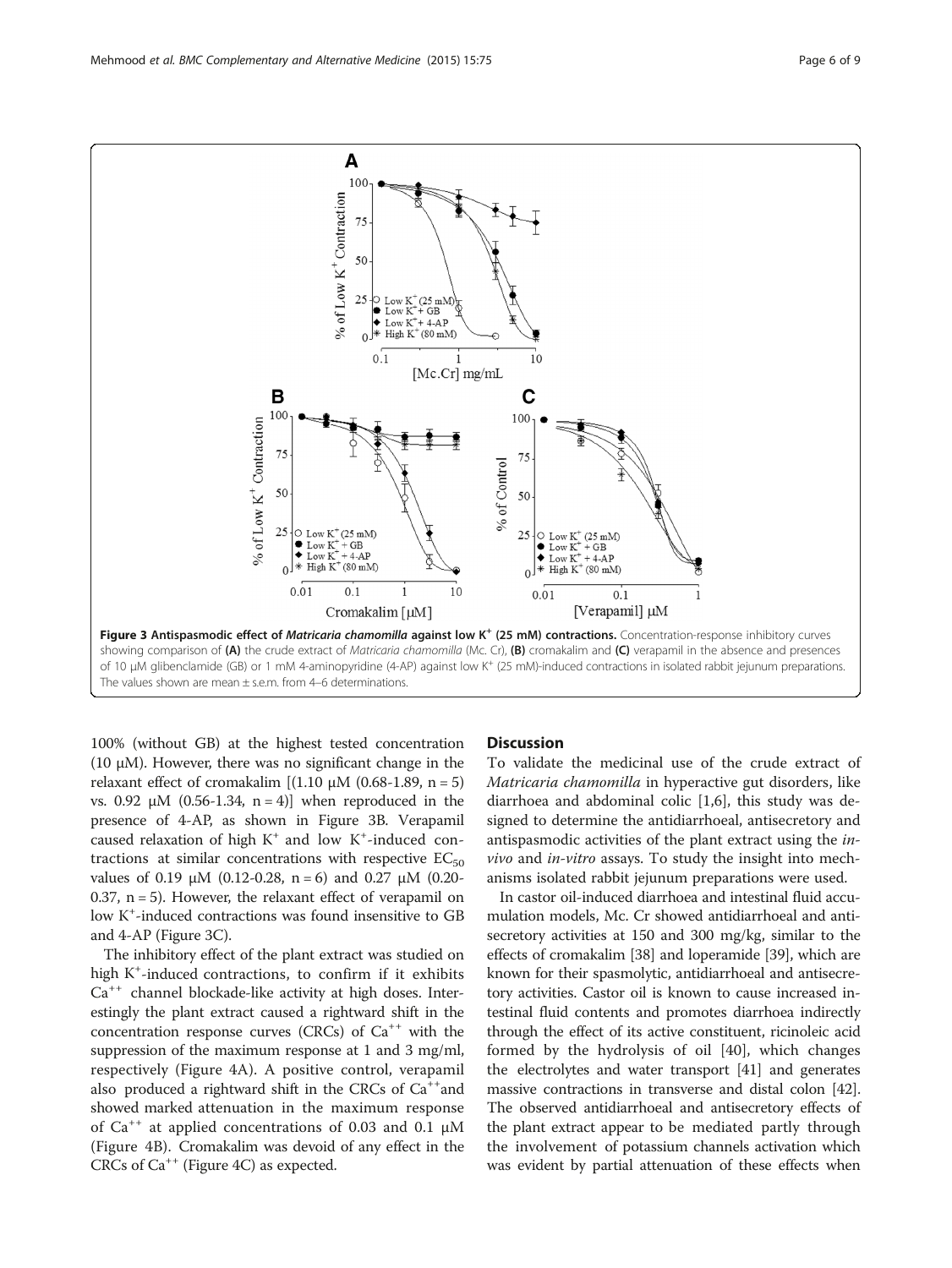aminopyridine (4-AP), a voltage-dependent  $K^+$  channel blocker [\[35](#page-8-0)], thus, indicating the presence of gut inhibitory constituents in Mc. Cr which might me mediating its observed antidiarrhoeal and antisecretory effects. The role of multiple types of physiological mediators, such as, acetylcholine, histamine, substance-P, cholecystokinins, prostaglandins and 5-hydroxytryptamine [[43](#page-8-0)]

reproduced in mice pretreated with glibenclamide (GB), an ATP-dependent  $K^+$  channel blocker [[34](#page-8-0)] or 4-

and some ion channels like,  $K^+$  or  $Ca^{++}$ , is well established in regulatory function of gastrointestinal system. Further, it has also been documented that most of the spasmolytic agents have therapeutic potential in diarrhoea by causing relaxation of the smooth muscle of the gut, in turn retain luminal fluid in the bowl [\[38,44](#page-8-0)].

It has been observed that most of the plant and plantbased test materials exhibit inhibitory effect through K+ channel activation or Ca<sup>++</sup> channel blockade like mecha-nisms [\[30-33,45,46](#page-8-0)]. The use of low  $K^+$  (25 mM) and high  $K^+$  (80 mM)-induced depolarization in the tissues is usually carried out to distinguish  $K^+$  channel opening and  $Ca^{++}$  channel blocking like activities [\[32,33](#page-8-0)]. On the basis of presence of  $K^+$  channels and voltage dependent  $Ca^{++}$ channels in intestinal smooth muscles and epithelial cells [[46](#page-8-0)],  $K^+$  channel openers (increase in  $K^+$  efflux) and  $Ca^{++}$ antagonists (inhibition of  $Ca^{++}$  entry) cause smooth muscle relaxation by decreasing intracellular free  $Ca^{++}$ , through respective mechanisms of membrane hyperpolarization [\[38,44\]](#page-8-0).

To assess whether the inhibitory effect of Mc. Cr was also mediated via similar mechanisms, it was tested on low and high K<sup>+</sup>-induced contractions in isolated rabbit jejunum, where it caused complete relaxation of low and high K<sup>+</sup>-induced contractions, being more potent against low K<sup>+</sup>. Cromakalim, a known ATP-dependent K<sup>+</sup>-chan-nel opener [[38\]](#page-8-0), inhibited only low K<sup>+</sup>-induced contractions, while verapamil, a known  $Ca^{++}$  antagonist [\[44](#page-8-0)], was found equipotent against both low and high  $K^+$ -induced contractions. These data show that the presence of spasmolytic constituents in Matricaria chamomilla, is likely to be responsible for its observed antidiarrhoeal and antisecretory activities in mice, mediating their effect primarily through  $K^+$  channel opening (KCO) along with weak  $Ca^{++}$  channel blockade (CCB) component.

To know the nature of  $K^+$  channels involved in KCO activity of Mc. Cr, the inhibitory CRCs of plant extract

<span id="page-6-0"></span>

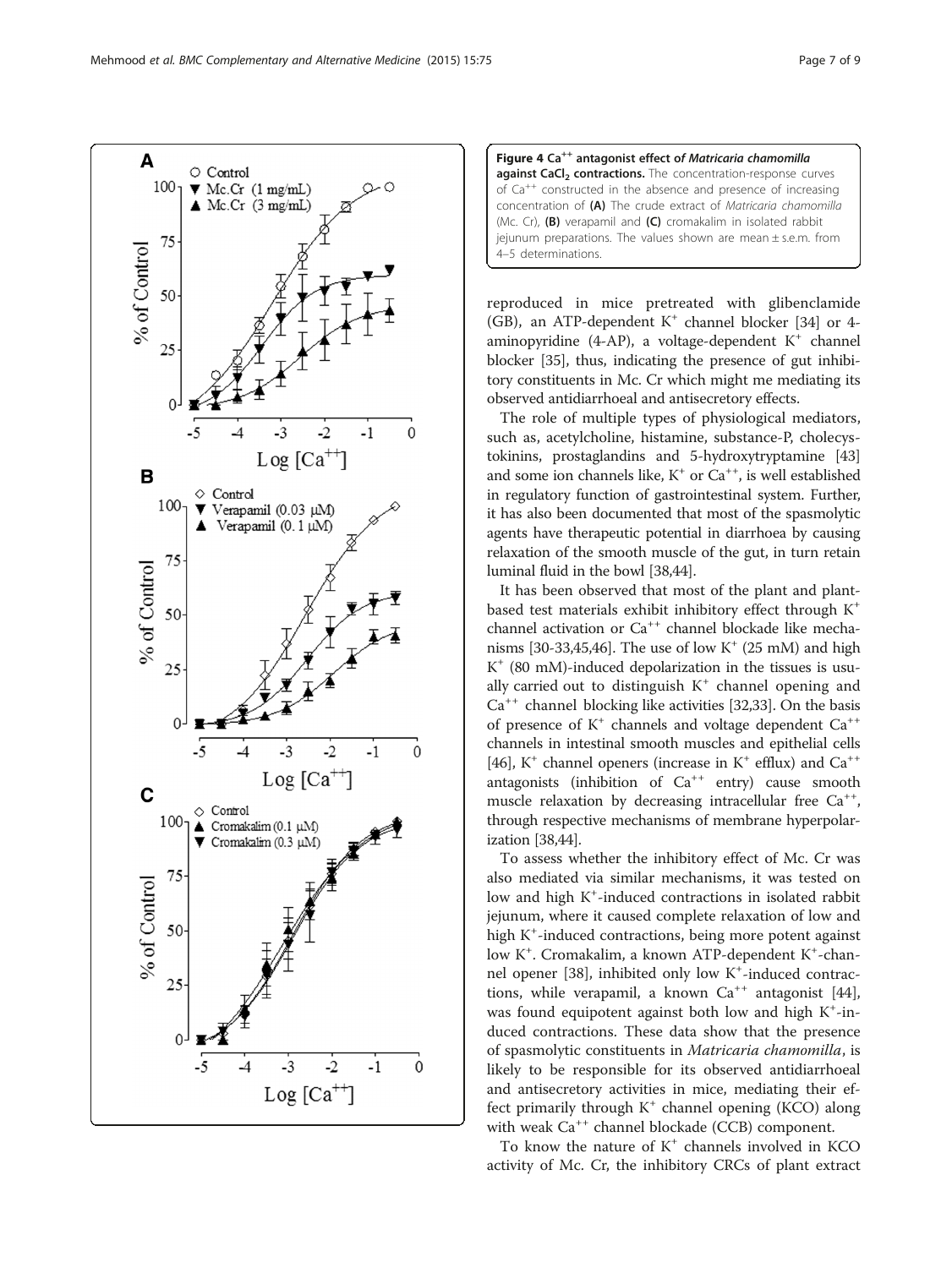<span id="page-7-0"></span>against low  $K^+$  were constructed in the absence and presence of GB or 4-AP. Interestingly, in line with in vivo findings in mice, the inhibitory effect of Mc. Cr was potently inhibited in the presence 4-AP compared to GB. This indicates that the KCO activity of plant extract predominantly involves voltage-dependent K<sup>+</sup> channels along with ATP-sensitive  $K^+$  channels, which are abundantly present in intestinal smooth muscles and are also known for their inhibitory influence in hypermotile gut [\[47\]](#page-8-0).

The concentration of  $K^+$  > 30 mM, regarded as high  $K^+$ , is known to cause smooth muscle contractions through opening of voltage-dependent  $Ca^{++}$  channels [[36](#page-8-0)]. Thus, a substance that inhibits high  $K^+$ -provoked contractions is considered a blocker of  $Ca^{++}$  influx [\[48\]](#page-8-0). The  $Ca^{++}$  antagonist effect was confirmed when Mc. Cr, at slightly higher concentrations, shifted the CRCs of  $Ca^{++}$  to the right with suppression of the maximum effect, a typical characteristic of  $Ca^{++}$  antagonists [\[37\]](#page-8-0), which are known for their antispasmodic, antisecretory and antidiarrhoeal activities [[43,44](#page-8-0)]. These findings attest the presence of CCBlike spasmolytic continents in Matricaria chamomilla in addition to its primary effect as  $K^+$  channel opener. This study are not only provides an evidence to the medicinal use of Matricaria chemomilla in diarrhoea but also highlights the potential of this popular medicinal plant for the development of newer therapeutic options to treat hyperactive gut disorders, such as gut spasms and diarrhoea.

## Conclusions

These findings indicate that Matricaria chamomilla possesses antidiarrhoeal, antisecretory and antispasmodic activities mediated predominantly through  $K^+$  channels activation along with weak  $Ca^{++}$  channel antagonist like pathways, thus, providing an evidence to the medicinal use of Matricaria chamomilla in abdominal colic and diarrhoea.

#### Abbreviations

Mc. Cr: Crude extract of *Matricaria chamomilla*; Low K<sup>+</sup>: K<sup>+</sup> (25 mM);<br>High K<sup>+,</sup> K<sup>+</sup> (80 mM); GB: Glibenclamide: 4-AP: 4-aminonyridine; High K<sup>+</sup>: K<sup>+</sup> (80 mM); GB: Glibenclamide; 4-AP: 4-aminopyridine; EC<sub>50</sub>: Effective concentration producing 50% effect; CI: Confidence interval; ACh: Acetylcholine; CRCs: Concentration-response curves; p.o.: Per oral; i.p: Intraperitoneally; KCO: K<sup>+</sup> channel opening; CCB: Ca<sup>++</sup> channel blockade.

#### Competing interests

The authors declare that they have no competing interests.

#### Authors' contributions

MHM designed the project, supervised the study and drafted final manuscript. SM and UAK carried out literature search, experimental work and data acquisition. AHG contributed in study design and review of the manuscript. MA identified and procured the plant material and reviewed the manuscript for publication. All authors read and approved the final manuscript for publication.

#### Authors' information

MHM is an Assistant Professor at Natural Product Research Division,Department of Biological and Biomedical Sciences, Faculty of Health Sciences, Medical College, The Aga Khan University, Stadium Road, P.O. Box 3500, Karachi 74800, Pakistan. SM and UAK are undergraduate medical students at Medical College,

The Aga Khan University, Stadium Road, P.O. Box 3500, Karachi 74800, Pakistan. AHG is a Professor of Pharmacology at Natural Product Research Unit, Department of Biological and Biomedical Sciences, The Aga Khan University Medical College, Karachi-74800, Pakistan. MA is Professor at Department of Botany, University of Balochistan, Quetta.

#### Acknowledgement

The study was carried out during Research Module of the Undergraduate Students. The financial support was provided to Dr. Malik Hassan Mehmood from the Department of Biological and Biomedical Sciences, The Aga Khan University.

#### Author details

<sup>1</sup>Natural Product Research Division, Department of Biological and Biomedical Sciences, Faculty of Health Sciences, Medical College, The Aga Khan University, Stadium Road, P.O. Box 3500, Karachi 74800, Pakistan. 2 Department of Botany, University of Balochistan, Quetta, Pakistan.

## Received: 29 April 2014 Accepted: 28 February 2015 Published online: 24 March 2015

#### References

- 1. Grieve M, Leyel CF. The medicinal, culinary, cosmetic and economic properties, cultivation and folklore of herbs, grasses, fungi, shrubs and trees with all their modern scientific uses. In: A modern herbal. Tiger books International, Mackays of Chatham, PLC, Chatham, Kent; 1994, pp. 961–962.
- 2. Ahmad S, Koukab S, Razzaq N, Islam M, Rose A, Aslam M. Cultivation of Matricaria recutita L. in highlands of Balochistan, Pakistan. Pakistan J Agric Res. 2011;24:35–41.
- 3. Ali SI, Qaiser M. Flora of Pakistan (No. 207) Asteraceae (1) Anthemideae by Abdul Ghafoor. Botany Department University Karachi; 2002, 172.
- 4. Duke JA, Bogenschutz-Godwin MJ, Du Celliar J, Duke PAK. Plantago ovata F. In: Hand book of medicinal herbs. 2nd ed. Boca Raton: CRC Press; 2002. p. 174–5.
- 5. Singh O, Khanam Z, Misra N, Srivastava MK. Chamomile (Matricaria chamomilla L.): an overview. Pharmacogn Rev. 2011;5:82–95.
- 6. Nadkarni KM: 1986. Indian Materia Medica. 3rd revised and enlarged ed., Popular Prakashan, Bombay; 1986, 772.
- 7. de la Motte S, Bose-O'Reilly S, Heinisch M, Harrison F. Double-blind comparison of an apple pectin-chamomile extract preparation with placebo in children with diarrhoea. Arzneimittelforschung. 1997;47:1247–9.
- 8. Weizman Z, Alkrinawi S, Goldfarb D, Bitran C. Efficacy of herbal tea preparation in infantile colic. J Pediatr. 1993;122:650–2.
- 9. World Health Organization. WHO monographs on selected medicinal plants, vol. 1. Geneva: World Health Organization; 1999.
- 10. Baquar SR. Matricaria chamomilla L. In: Medicinal and poisonous plants of Pakistan. Karachi, Pakistan: Printas Karachi; 1989. p. 278.
- 11. Issac O. Recent progress in chamomile research- medicines of plant origin in modern therapy. 1st ed. Czecho-Slovakia: Prague press; 1989.
- 12. Das M, Mallavarapu GR, Kumar S. Chamomile (Chamomilla recutita): economic botany, biology, chemistry, domestication and cultivation. J Med Aromat Plant Sci. 1998;20:1074–109.
- 13. Kumar S, Das M, Singh A, Ram G, Mallavarapu GR, Ramesh S. J Med Aromat Plant Sci. 2001;23:617–23.
- 14. Lawrence BM. Progress in essential oils. Perfume Flavorist. 1987;12:35–52.
- 15. Mann C, Staba EJ. The chemistry, pharmacology and commercial formulations of chamomile. In: Craker LE, Simon JE, editors. Herbs, spices and medicinal plants- recent advances in botany, horticulture and pharmacology. Phoenix: Oryx Press; 1986. p. 235–80.
- 16. Schilcher H, Imming P, Goeters S. Active chemical constituents of Matricaria chamomilla L. syn. Chamomilla recutita L. Rauschert. In: Franke R, Schilcher H, editors. Chamomile-industrial profiles. Boca Raton: CRC Press; 2005. p. 55–76.
- 17. Kunde R, Isaac O. On the flavones of chamomile (Matricaria chamomilla L.) and a new acetylated apigenin-7-glucoside. Planta Med. 1980;37:124–30.
- 18. Petruľová-Poracká V, Repčák M, Vilková M, Imrich J. Coumarins of Matricaria chamomilla L.: aglycones and glycosides. Food Chem. 2013;141:54–9.
- 19. European Pharmacopoeia. 5<sup>th</sup> ed. Strasbourg, France: European directorate for the quality of medicines of the council of Europe; 1996, 1976-1977.
- 20. Mazokopakis EE, Vrentzos GE, Papadakis JA, Babalis DE, Ganotakis ES. Wild chamomile (Matricaria recutita L) mouthwashes in methotrexate-induced oral mucositis. Phytomedicine. 2005;12:25–7.